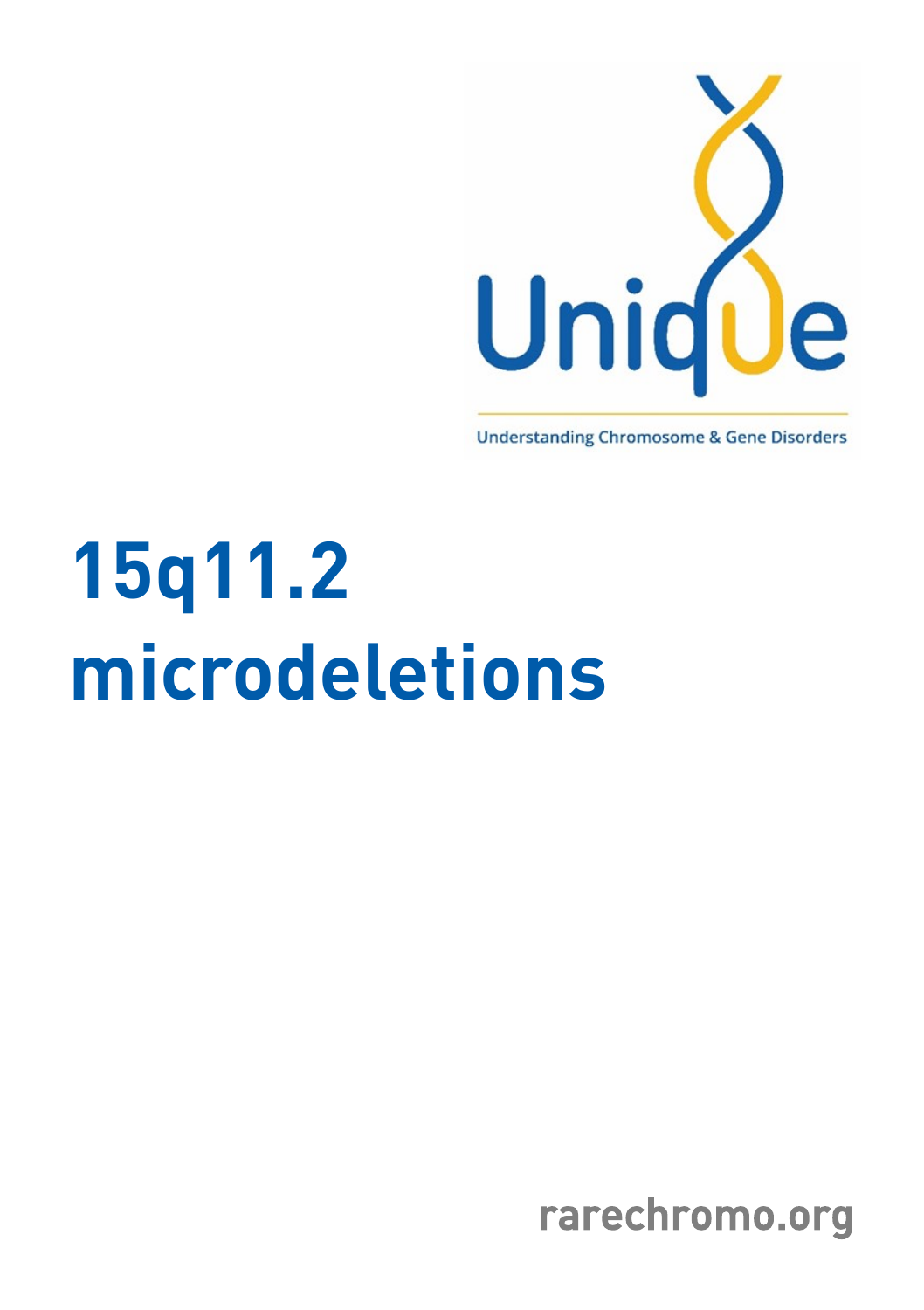**Sources**<br>The information in this quide is drawn partly from the published medical literature. The first-named author and publication date are given to allow you to look for the abstracts or original articles on the internet in PubMed  $[http://$ 

www.ncbi.nlm.nih.gov/ pubmed). If you wish. you can obtain most ,<br>articles from *Unique*. In<br>addition this leaflet draws on information from a survey of members of *Unique*<br>conducted in 2011 referenced Unique When this leaflet was written *Unique* had 15<br>members with a  $15q11.2$  microdeletion. These members range in age from a child of three years to adults. There are 189 further people described in the medical literature However, the majority [100/189] were diagnosed as a result of several large studies of people with schizophrenia or epilepsy and there is very little information available about most of alsubividuals IMefford 2009: de Kovel 2010: Grozeva 2011:  $Stefansson 2011$ ).

15q11.2 deletions<br>A 15q11.2 deletion is a very rare genetic variation in which there is a tiny piece of chromosome 15 missing. The deletion is found at a place called g11.2. Because the missing piece is very tiny indeed, you will sometimes see it called a microdeletion.

What we know about 15q11.2 microdeletions comes from studying people who have a reason for having a genetic test. The reason might be developmental delay, unusual behaviour or a health problem, or perhaps the 15q11.2 microdeletion has been found in someone else in their family. This gives us a biased sample. If we looked for the 15q11.2 microdeletion in the general population, we would have an unbiased sample, but it is very difficult to do. This means that at the moment we can't he sure about the effect of a 15q11.2 microdeletion. There is still a lot to learn, but this quide contains the best information we have  $\begin{pmatrix} 1 & 1 \ 1 & 1 \end{pmatrix}$ 

The features of people with a 15g11.2 microdeletion vary widely, even among members of the same family. People can have developmental delay, learning difficulties and behavioural problems. However, many people with the microdeletion have no apparent physical, learning or behaviour difficulties.

### What does the 15q11.2 microdeletion mean?

Chromosome 15 is one of the 23 pairs of chromosome in bit down to the indent on the diagram on the next page is known as p. The bottom bit is called q. Chromosomes are made up of DNA, which contains the genetic instructions for development and functioning. DNA has a ladder-like structure, with the ladder's rungs formed from chemicals known as base pairs. The size of the tiny bit of 15q11.2

missing is measured in base pairs. There are millions of base pairs on a chromosome so the numbers are usually shortened. One thousand base pairs are called a kilobase and is written as 1kb. One million base pairs are called a megabase and is written as 1Mh

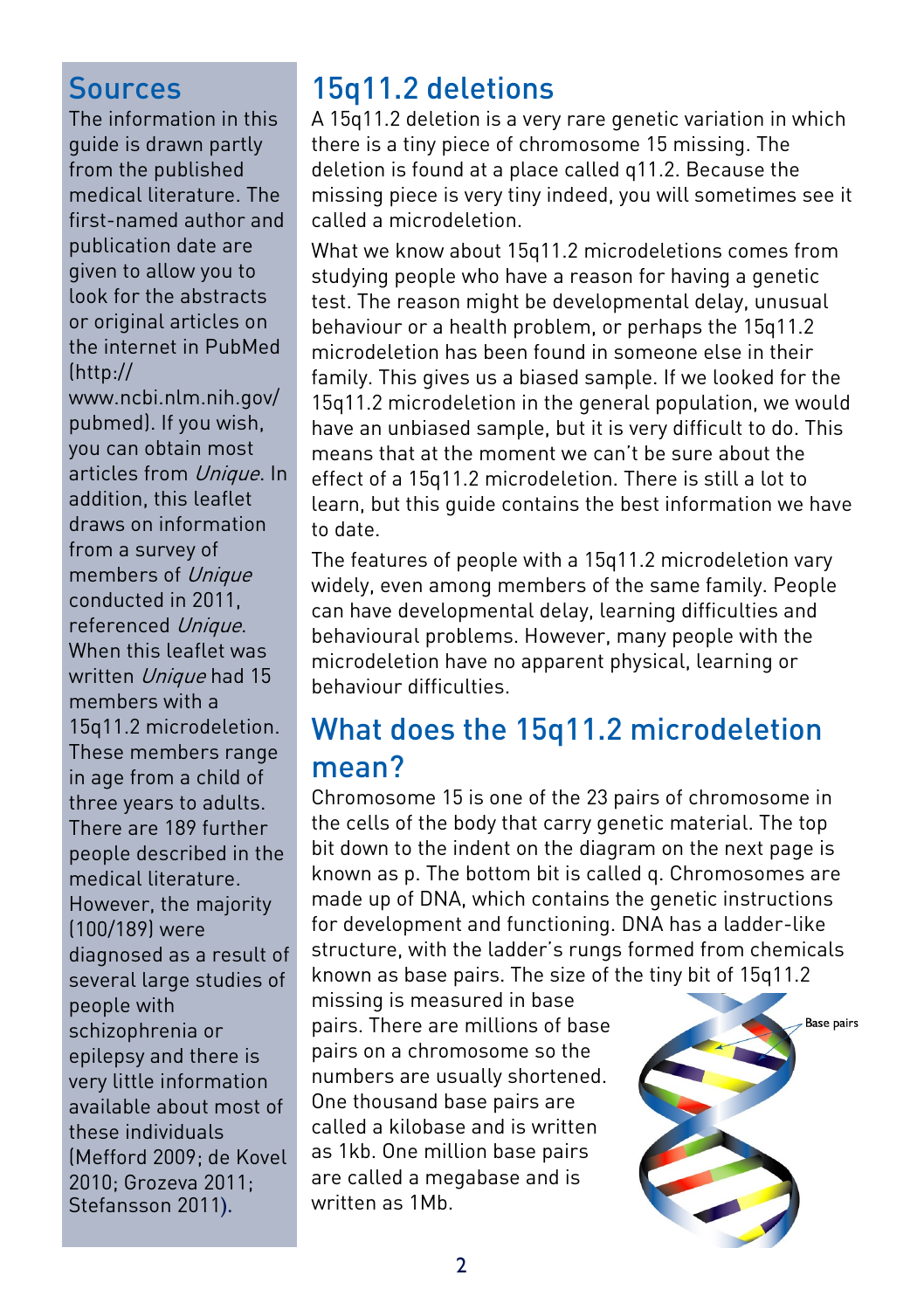The 15q11.2 region of the long arm of chromosome 15 contains a number of low copy as breakpoint 1 (bp1), bp2, bp3, bp4 and bp5. 15q11.2 microdeletions refer to a typical 500kb (0.5Mb) deleted region located between bp1 and bp2. Larger deletions involving bp3 cause either Prader-Willi or Angelman syndrome (PWS/AS) depending on which parent the deleted chromosome is inherited from.



### Array CGH report

The laboratory that finds the 15q11.2 microdeletion will send a report that is likely to

## arr[hg19] 15q11.2 (22765637-23217454)x1 (bp1bp2)

- arr
- arr The analysis was by array-CGH base pair numbers refer to. As more information about the human genome is found, new "builds" of the genome are made and the base pair numbers may be adjusted
- The chromosome involved is 15, band g11.2 15q11.2 The chromosome in the chromosome is 1500 mm

The base pairs between 22765637 and 23217454 have been shown to be deleted. Take the first long number from the second and you get 451894 (452kb). This is the number of base pairs that are missing. x1 means there is one copy of these base pairs - not two as you would normally expect

bp1 refers to breakpoint 1 and bp2 refers to breakpoint 2 (see diagram bp1bp2 bp1 refers to breakpoint 1 and bp2 refers to breakpoint 2 (see diagram) bp2 is missing. above). The region between breakpoints bp1 and bp2 is missing.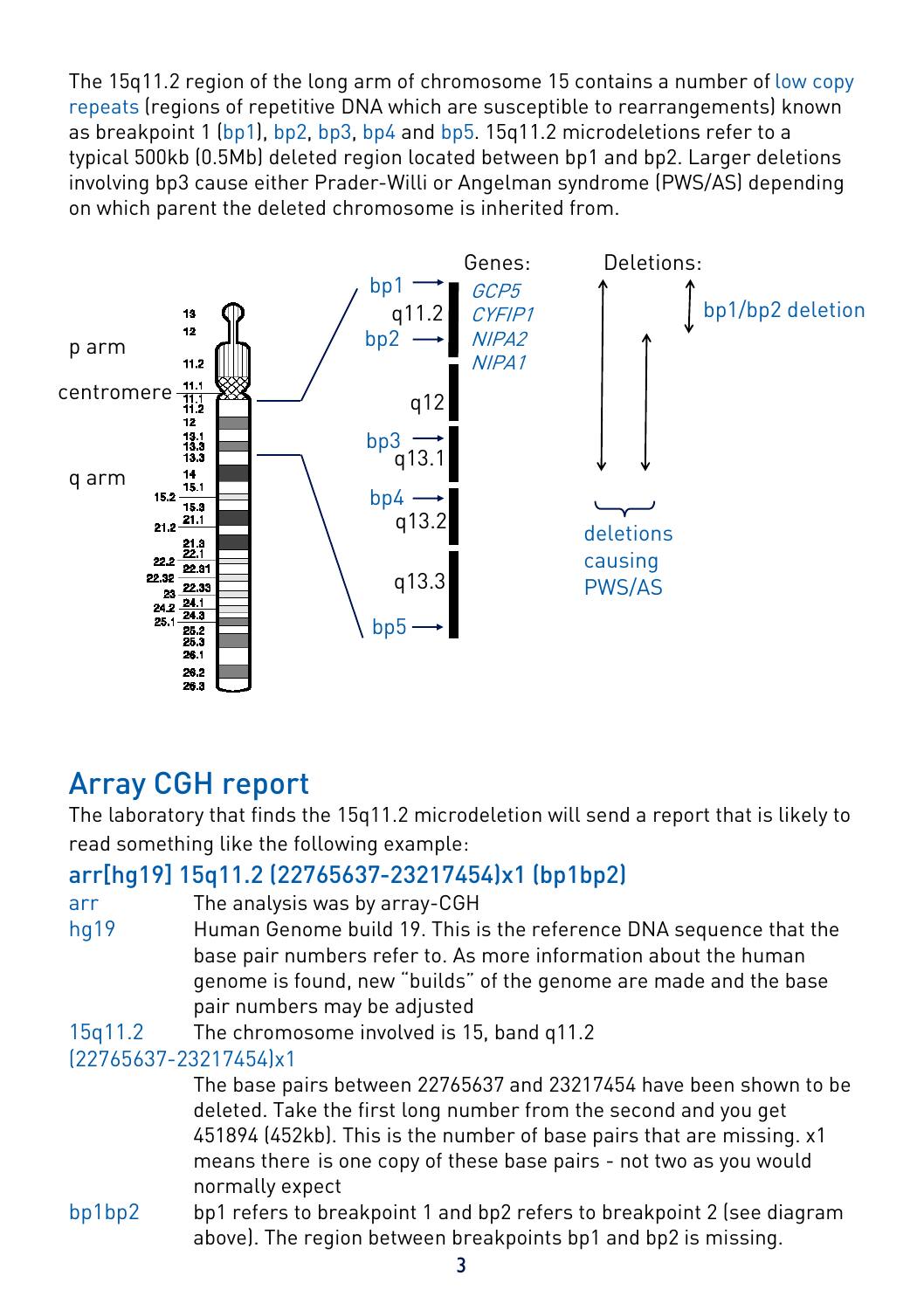**Emerging phenotype: what to expect**<br>Because only very small numbers of people have been identified, we can't yet be certain what the full range of possible effects of the microdeletion are. Additionally, the features vary, even between members of the same family. They do not affect everyone and in any individual they can be more or less obvious.

The most common features are:

- $\blacksquare$  Children may need support with learning. The amount of support needed by<br>each child will vary, although most benefit from supportive services for special needs
- $\blacksquare$  Behaviour and emotional disorders including attention deficit hyperactivity<br>disorder and/or autism in some children
- $\blacksquare$  Speech delay in some children

## Are there people with a 15q11.2 microdeletion who have developed normally and have no speech, learning or health difficulties?<br>Yes. there are. Sometimes the 15q11.2 microdeletion can be silent. Some parents of

children with a 15q11.2 microdeletion have the same microdeletion but do not have any obvious unusual features or delaved development (Doornbos 2009: Stefansson any obvious under Lippe 2011; Unique).<br>The effect or development bookkered behavious of care assotia disenders as son o

The effect on development, health and behaviour of some genetic disorders ranges from being barely perceptible to being obvious and severe.

### from being barely perceptible to being obvious and severe. If one person in a family with the 15q11.2 microdeletion is mildly affected, will others in the same family also be mildly affected?<br>Not necessarily. There is a lot of variation between different members of the same

family who have the same microdeletion. We know that if one person is mildly affected or unaffected, others may be more severely and obviously affected. There are two families described in the medical literature who have three generations with the microdeletion (Doornbos 2009; von der Lippe 2011; *Unique*).<br>With a third three gentle a leO

### What is the outlook?

We can't be sure yet but there appears to be no reason why people who are healthy<br>should not enjoy a normal lifespan. Several adults have been described in the medical literature and *Unique* has two adult members (see page 9).

### **Pregnancy**

Most mothers carrying babies with a 15q11.2 microdeletion experienced no affected after the birth. There is information available on 17 pregnancies of mothers carrying a baby with a 15q11.2 microdeletion. Twelve had no pregnancy problems and no unusual findings on ultrasound scans. Three babies had intrauterine growth retardation (IUGR). This is a term used to describe babies whose growth in the womb retardation (IUGR). This is a term used to describe babies whose growth in the womb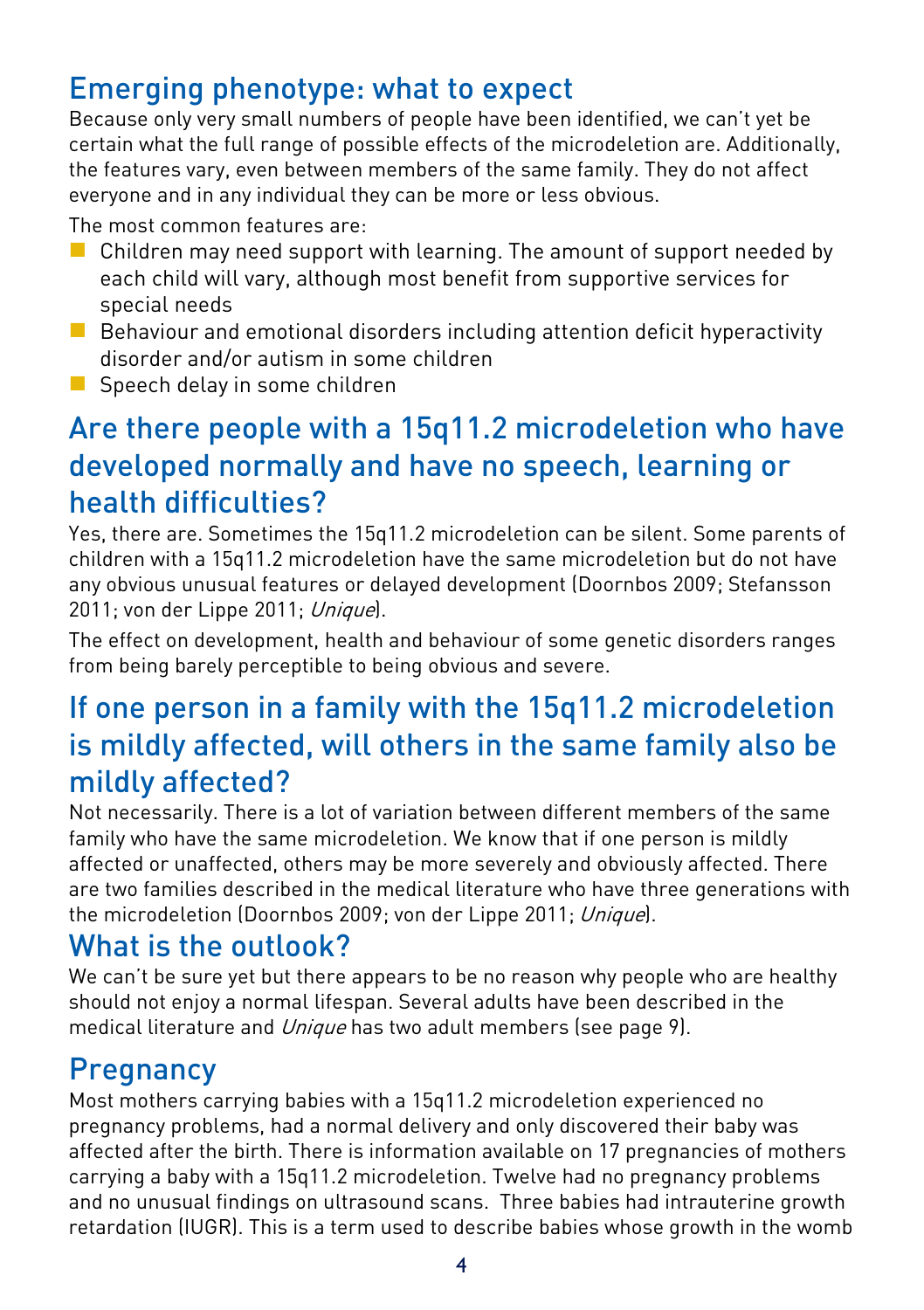has slowed, resulting in babies that are smaller than expected for the number of weeks of pregnancy. One mother had maternal hypertension (high blood pressure). One baby had an increased nuchal translucency at a first trimester screening scan. Nuchal translucency is a measurement of the collection of fluid under the skin at the back of the baby's neck. An increase in the amount of fluid indicates an increased risk that the baby has a chromosome disorder. The mother chose to have the prenatal diagnostic test chorionic villus sampling (CVS) test which did not detect the microdeletion (because the deletion is so small) but a heart defect was later detected at the 20 week ultrasound scan. Another baby was delivered two weeks early due to the mother's placental failure (the placenta was not providing the unborn baby with enough nutrients). Another mother had oligohydramnios (too little amniotic fluid) (Murthy 2007; Doornbos 2009; von der Lippe 2011; *Unique*).

## Feeding and growth

Feeding difficulties do not appear to be common. However, five babies had feeding and 18 months. Another had swallowing problems which were resolved at 1 year by eating therapy (Doornbos 2009; *Unique*).<br>The resissitue of children de not seem to have any speuth and large and asset pearse

The majority of children do not seem to have any growth problems and are of normal (Doornbos 2009; von der Lippe 2011; *Unique*).

### Development: sitting, moving, walking (gross motor skills)

Often gross motor skills are unaffected in those with a 15q11.2 microdeletion, Unique are described as having motor delay, which means that it may take a little<br>Jonger for children to roll over, sit, crawl and walk. Children often henefit from longer for children to roll over, sit, crawl and walk. Children often benefit from with co-ordination (Murthy 2007; Doornbos 2009; Burnside 2011; *Unique*).<br>Accurat 20 secondo (12/47) of children in the modical literature and circat (4 investory)

Around 20 per cent (13/67) of children in the medical literature and six at *Unique* have<br>hypotonia (low muscle tone or floppiness (Murthy 2007; Doornbos 2009; Burnside hypotonia (*longue*).<br>2011; *Unique*).<br>1994; Doornbos 2009; Burnside atalyse and a shine and and and a shine a string in the string of the same of the s

 He sits, walks, climbs stairs, runs, skips and gallops. His favourite activity is to jump on the trampoline.  $\frac{1}{2}$  – 4½ years

 He has muscle weakness on the left side of his body. He walks but he is clumsy, standard bicycle but can pedal a trike. He gets physical therapy once a week at school and does the recommended exercises at home.  $"$  – 5 years

## Development: hand-eye co-ordination and dexterity (fine motor skills) and self care<br>Fine motor skills may be affected in some children, which means they may take longer

to reach for and grab toys and hold a bottle or cup. Some children have occupational to reach for and grad toys and hold a bottle or cupational conditions.<br>therapy to try to help overcome these difficulties (von der Lippe 2011; *Unique*).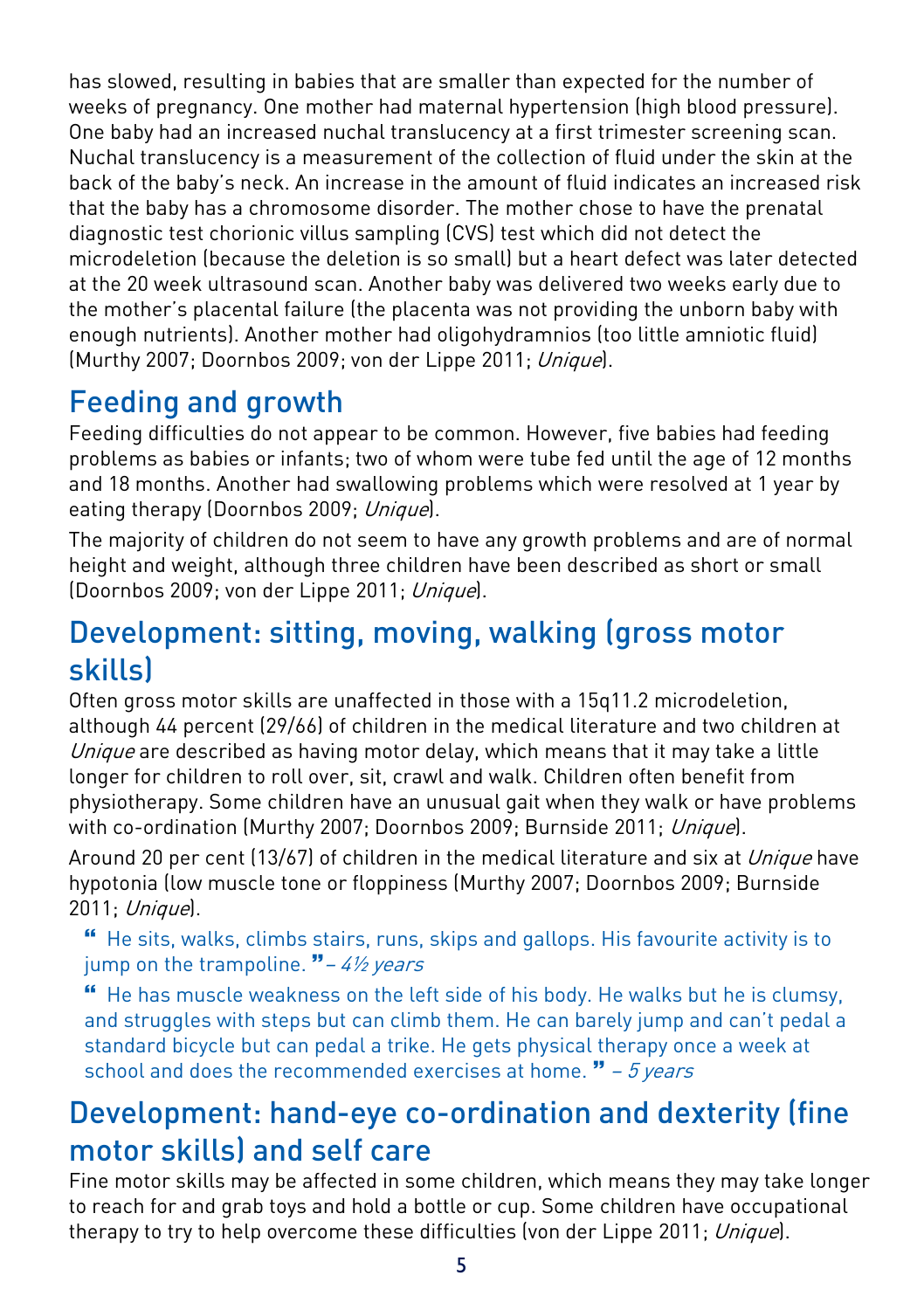He was unable to hold his bottle until after his first birthday. He was almost 15 difficult time using utensils - not fully mastering this until after his third birthday. His self-care skills (toilet training and dressing himself) are not age appropriate. as he is still not fully toilet trained and has a hard time dressing himself. "  $-4\frac{1}{2}$ years

**"** He is fully toilet trained (day and night) and never wets the bed. He can brush his teeth by himself and put on his shoes on the correct feet. He does not have a good pencil grip, but it has improved through classes at school. " – 5 years

### Delay in starting to speak and language development

Some, although not all, children with a 15g11.2 microdeletion have a delay in acquiring speech and language skills. Among *Unique* members a 3½-year-old has<br>speech delay and is about one year behind: a 4½-year-old had expressive speech delay which has improved over time and he is now fully verbal and uses full sentences; a 41/2-year-old is non-verbal; a 5-year-old speaks but is still behind his peers; a 6-year-old has speech delay and speech therapy; and a 9-year-old is fluent in two languages and has no speech delay. In the published medical literature 92 percent were described as having delayed speech, with children not speaking in sentences until the age of 6 to 8 years. An 11-year-old boy had articulation difficulties and needed speech therapy. Before learning to speak he used PECs and signing to communicate (Doornbos 2009; Burnside 2011; von der Lippe 2011;  $\sum_{n=1}^{\infty}$ Unique).<br>There are many reasons for the speech delay, including the link between the ability

to learn and the ability to speak.

" He did not speak until he was almost 3 years old, but has made great<br>improvements since receiving speech therapy. Before he was verbal he PECs and signing, which was successful. He now speaks in sentences. " – 4½<br>vears years

**"** He started talking at 19 months and uses 4 or 5 word phrases. He is behind his peers and stutters on occasion, and struggles talking when he is excited or peers and studies on our or occasion, and struggles talking when  $\frac{1}{2}$  is expected or  $\frac{1}{2}$  is expected or  $\frac{1}{2}$  is expected or  $\frac{1}{2}$  is expected or  $\frac{1}{2}$  is expected or  $\frac{1}{2}$  is expected or  $\frac{1}{$ 

### Learning

At least 38 people described in the medical literature or members at *Unique* have no<br>learning difficulties. However, there are people with a 15q11.2 microdeletion both in the medical literature and known to *Unique* who have learning difficulties and there<br>is a broad spectrum of need for support with learning. Two neonle are described as is a broad spectrum of need for support with learning. Two people are described as and one has a moderate learning difficulty. Fifteen further individuals are described more generally as having learning problems. Many children with a learning difficulty benefit from attending a special educational school and/or having 1:1 assistance in the classroom (*Unique*).<br>Or a father who goes not the gripped slating and a his see described big self as in the

One father who passed the microdeletion on to his son described himself as 'not very good at school' and struggled particularly with reading. His 11-year-old son was  $\overline{a}$  and struggled particularly with reading. His 11-year-old son was  $\overline{a}$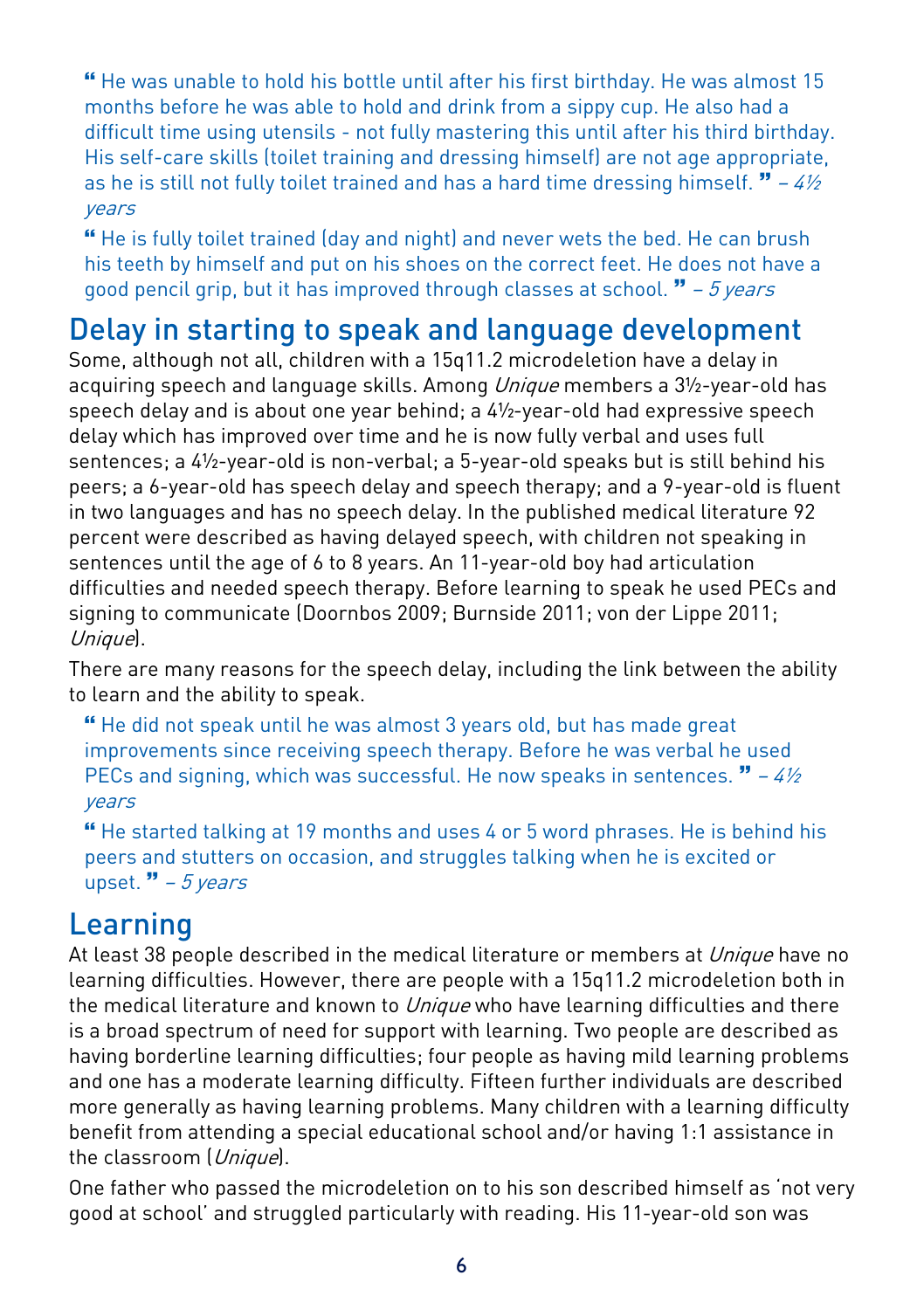diagnosed after having difficulties with reading and writing. A mother also had difficulties with reading and writing. Two people are described as having memory problems (Murthy 2007; Doornbos 2008; de Kovel 2010; von der Lippe 2011).

**External 4**<br>**External 200** intelligent and appears to be intellectually equal, if not slightly above<br>his peers. He has a terrific memory and is very loving and hanny most of the time.  $\frac{m}{s}$  – 4½ years.  $\frac{m}{s}$  is very lower than the memory and happy most of the connection of the the happy most of the second theorem is the local state.

 He has delays in his learning but his memory seems good. He cannot read but board games.  $H - 5$  years

## Increased risk of developing seizures<br>Seizures (epilepsy) appear to affect around 27 per cent (24/90) of those with a

15q11.2 microdeletion. One study found that 12 out of 18 people (from five families) with the microdeletion had seizures. In four of these families the person having the seizures inherited the microdeletion from a parent who did not have seizures. In three families, a parent who did not have the microdeletion did have seizures. This suggests that the microdeletion of 15g11.2 is not sufficient (even in the same family) to cause epilepsy but the microdeletion may increase the risk of developing seizures (Doornbos 2009; de Kovel 2010; Burnside 2011; *Unique*).

### Some babies with a 15q11.2 microdeletion are born with a birth defect. Others are not. Birth defects can affect any organ in the body: there doesn't seem to be any consistent pattern

Many babies with a 15q11.2 microdeletion are born completely healthy. Others have reported among babies with a 15q11.2 microdeletion have only occurred in just a few babies, so they may be a coincidence, and it is still not clear if any of the birth defects reported here are actually caused by the 15g11.2 microdeletion.

In two babies in the medical literature the heart was affected. One child had a ventricular septal defect (VSD; a hole in the wall between the two pumping chambers of the heart called the ventricles). Another child has an atretic pulmonary valve (the valve which is normally located between the right ventricle and the pulmonary artery is abnormal and doesn't open). This means that oxygen-poor (blue) blood can't flow forward from the right ventricle to the lungs to get oxygenated. The failure of the pulmonary valve to develop can also result in a small for missingl right ventricle that .<br>can't adequately pump blood to the lungs. No members of *Unique* have reported a<br>beart defect (Doornbos 2009)

Children and adults with the microdeletion may have hands and/or feet that are not perfectly formed. Two children were born with clubfeet. One child has long toes. One child has swan neck deformities in several fingers (the joint closest to the fingertip is permanently bent toward the palm, while the nearest joint to the palm is bent away from it). This child also has contractures (loss of joint movement) in their elbows, wrists and fingers and has iuvenile arthritis (joint inflammation). Another has an wrists and fingers and has juvenile arthritis (joint inflammation). Another has an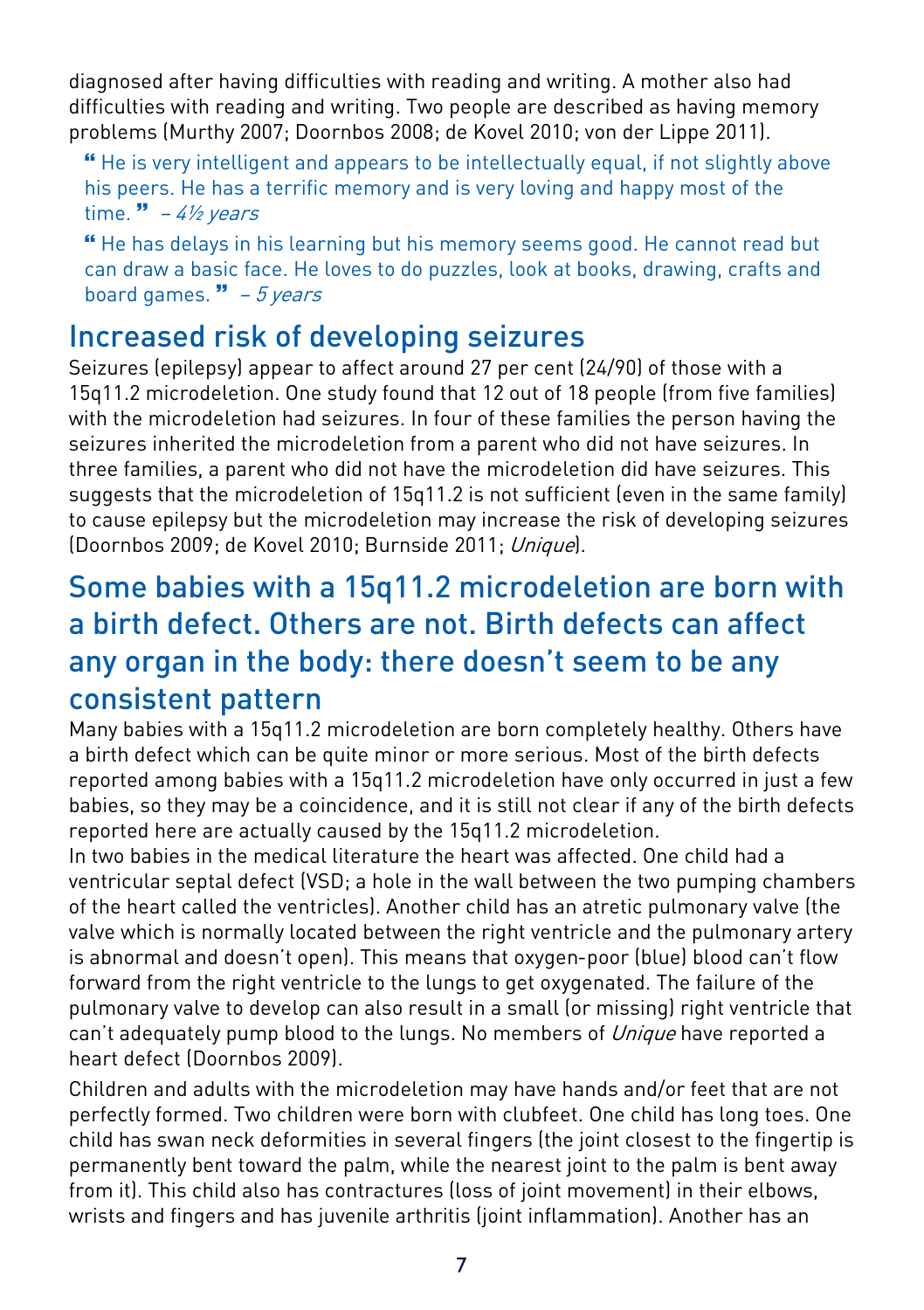(Doornbos 2009; von der Lippe 2011; *Unique*).<br>One haby has missessanhaly (a small has d) and are her alsgissanhaly (the hask a

One baby has microcephaly (a small head) and one has plagiocephaly (the back or

Three babies were born with a cleft palate (an opening in the roof of the mouth) and one of these babies also had tracheolaryngomalacia (floppiness of the larynx, trachea or both) (Murthy 2007: Doornbos 2009).

One child had a multicystic dysplastic kidney (a condition in which the kidney has been essentially replaced by multiple cysts. It is the result of abnormal fetal development of the kidney and there is little or no normal function to this kidney). One teenager had kidney (urethral) reflux (urine flows upwards from the bladder back up to the kidney, potentially damaging the kidneys) as a child (von der Lippe  $\frac{1}{2011}$ ; Unique).

One child had a broad neck and pectus excavatum (a sunken chest) (Doornbos 2009). penis is on the underside instead) (Doornbos 2009).

One child had cryptorchidism (undescended testes). The testicles can be brought down by a straightforward surgical operation (Doornbos 2009).

One baby had an umbilical hernia (a soft skin-covered bulge at the belly button).  $D^{\text{normal}}$  had an umber  $\Omega$ 

### (Doornbos 2009). Other concerns

### **Breathing**

 $T$ had frequent chest infections and one had asthma (Doornbos 2009;  $T$ Unique).

### **Vision**

Several people with the microdeletion have eye problems. Three children had a short sighted: one is long sighted; and one has entropion of the lower evelids (the eyelids fold inwards) (Doornbos 2009; von der Lippe 2011; *Unique*).<br>En **Hooring** 

### **Hearing**

Three children have mild hearing loss due to recurrent ear infections; they all had adult have a hearing impairment and have hearing aids (Doornbos 2009; von der Lippe 2011; *Unique*). The have hearing aids (Doornbos 2009; von der hearing aids 2009; von der hearing and have h

### Behaviour

In general children with a 15q11.2 microdeletion are happy and affectionate. deficit hyperactivity disorder (ADHD), which is characterised by restlessness and a short attention span. ADHD has been reported in the medical literature to affect around a third (21/59) of those with the microdeletion and has also been reported in Unique members with the microdeletion. Autistic traits or autistic spectrum<br>disorder (ASD) have also been reported in almost a third (19/59) people with a 15q11.2 microdeletion in the medical literature and also in *Unique* members. A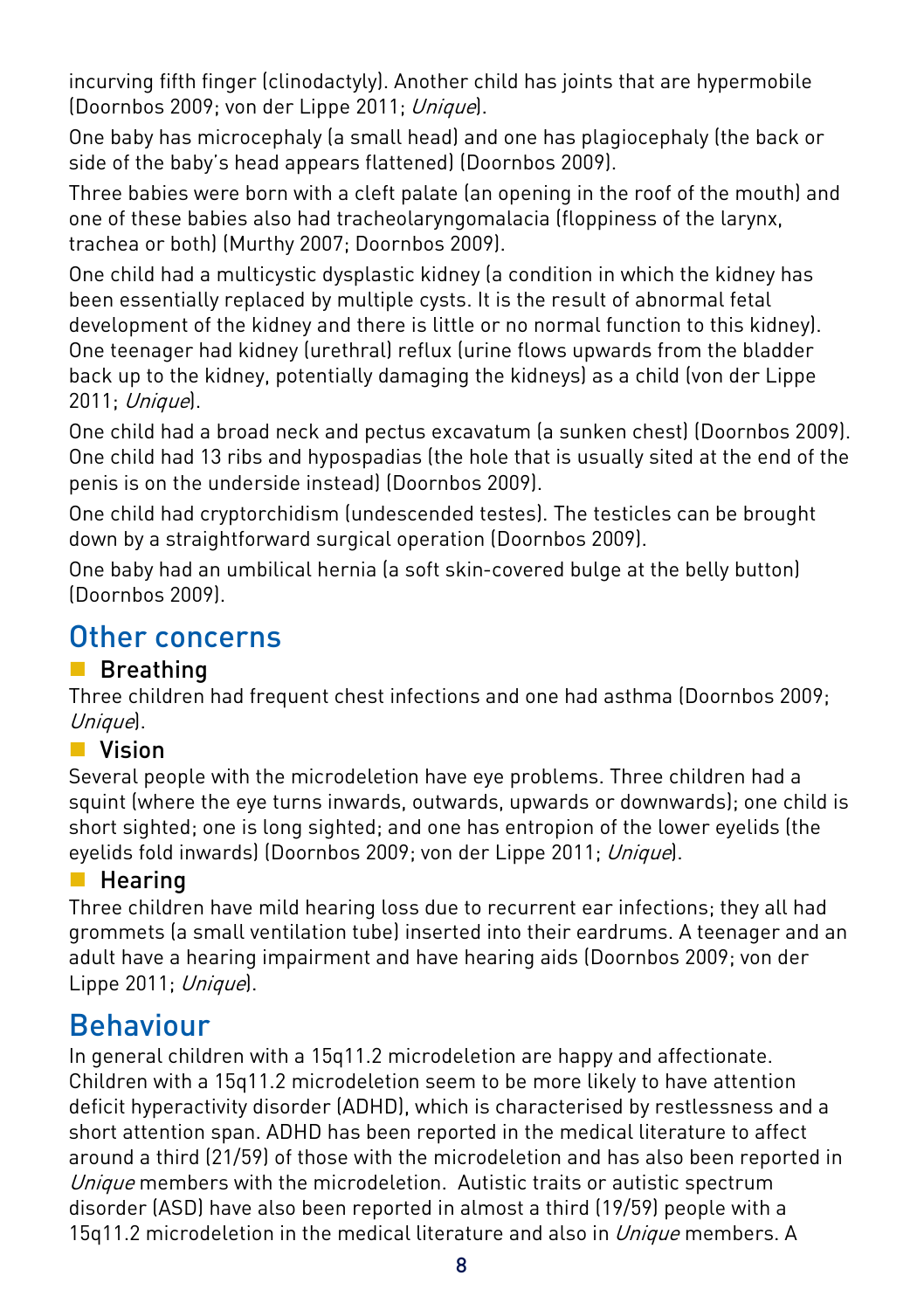diagnosis of autism can be extremely helpful in accessing services and tailoring educational and behavioural therapy to meet the specific needs of a child with autism. A third (20/59) of those in the medical literature are affected by tantrums, self-injury or obsessive compulsive disorder (OCD). OCD is an anxiety-related condition in which people experience frequent intrusive and unwelcome obsessional thoughts, often followed by repetitive compulsions, impulses or urges (Murthy 2007; Doornbos 2009; Burnside 2011; von der Lippe 2011; Unique).<br>A. 24 weer ald in the medical literature was die recent with Assersarie syndrems (or

ASD that is characterised by significant difficulties in social interaction along with restricted and repetitive patterns of behaviour and interests) and psychosis (a condition that affects a person's mind and causes changes to the way that they think. feel and behave, and can result in an inability to distinguish between reality and imagination). He needs a firm structure in his daily life and reminders of what to do to cope with daily living. His 12-year-old brother, who also has a 15q11.2 microdeletion, has similar problems with social interaction, communication and concentration, and also needs a firm structure and predictability. He is described as having phobic anxiety reactions but he does not have psychosis (von der Lippe 2011). Eighteen out of 69 people in the medical literature who have a 15g11.2 microdeletion are also affected by schizophrenia. Schizophrenia is a mental health condition that causes a range of different psychological symptoms, including hallucinations (hearing or seeing things that do not exist) and delusions (believing in things that are untruel. Schizophrenia can be treated using a combination of medical treatments such as antipsychotic medicines, and psychological interventions such as cognitive behavioural therapy. All of these people were diagnosed first with schizophrenia and discovered that they carried the 15q11.2 microdeletion when they took part in one of several large studies of people with schizophrenia. These studies also identified 59 out of 69 people who are not affected by schizophrenia but who have a 15q11.2 microdeletion. This suggests that the microdeletion of 15g11.2 is not sufficient leven in the same family) to cause schizophrenia but the microdeletion may increase the risk of developing schizophrenia (Mefford 2009; Stefansson 2011).

" His favourite activities are playing music on his CD player and linking together<br>extension cords to plug things in He also enjoys watching animated movies and extension cords to plug things in. He also enjoys watching animated movies and order. If this is followed he has normal behaviour. He has obsessive compulsive tendencies and this causes difficulties when activities are done out of sequence. He can be very aggressive and is hyperactive. His social skills are not on the same level as other children his age. He was diagnosed with autism at the age of 27 months. He prefers to interact only with adults. Although he tolerates his peers, he does not seem to want to engage in activities with them. He likes to interact one-on-one and gets anxious in group settings. He receives ABA lapplied behaviour analysis] therapy daily and this has been very successful at getting him to speak and become a part of his classroom.  $\frac{v}{r} = \frac{4}{2}$  years

 He is friendly but he struggles with his peers. He is easy-going unless him down. He is emotionally immature. He has a temper tantrum a couple of times per week.  $\frac{1}{2}$  – 5 years a couple of  $\frac{1}{2}$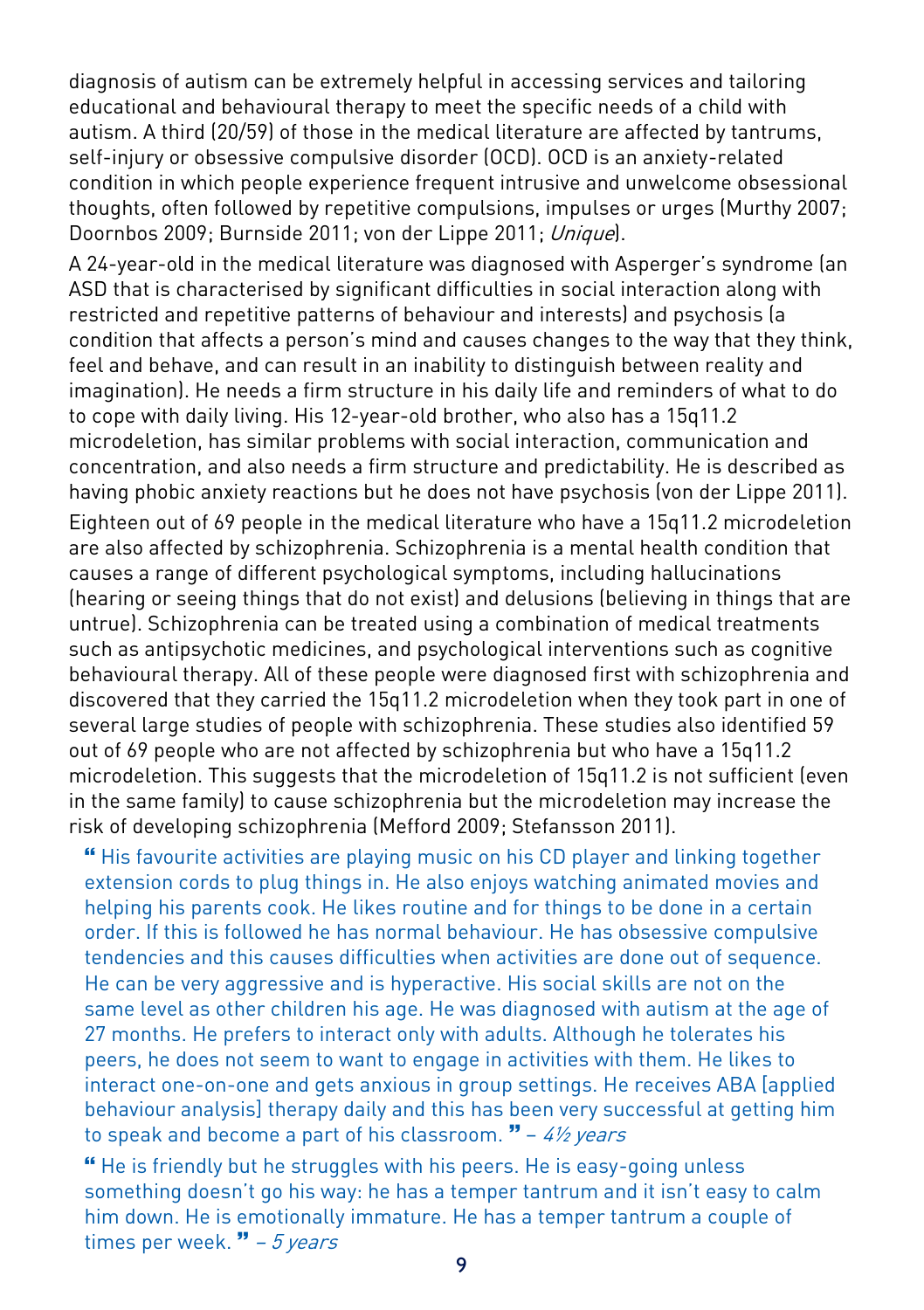## Adults with 15q11.2 microdeletions

Several adults have been described in the medical literature and *Unique* has two adult members with the microdeletion. Both  $Unique$  members and some adults in the medical literature have no developmental delay or health issues and only discovered they carried the microdeletion after their child was diagnosed. A number of parents in the medical literature passed the microdeletion on to their children: three of whom had learning difficulties and one who was well-educated but described problems with interaction with other people from childhood. Two unaffected grandmothers discovered that they carried the microdeletion after a grandchild was diagnosed (Murthy 2007; Doornbos 2009; von der Lippe 2011; grandchild was diagnosed (Murthy 2007; Doornbos 2009; Von der Lippe 2011; Doornbos 2009; von der Lippe 2011; v<br>Doornbos 2011; Doornbos 2011; von der Lippe 2011; von der Lippe 2011; von der Lippe 2011; von der Lippe 2011; Unique).

**Ongoing research involving 15q11.2**<br>A 15q11.2 microdeletion is tiny, so it can only be found using molecular techniques such as microarrays (array-CGH) or targeted cytogenetic testing using FISH. These techniques show whether particular genes are present or not. The features of 15q11.2 microdeletion syndrome are likely to be a result of the loss of a number of different genes found in this region. The typical 15q11.2 microdeletion is 500kb and contains four genes: *NIPA1, NIPA2, CYFIP1* and *TUBGCP5* (see diagram on page 3).<br>We don't vet know enough about what the function of these genes are and how. We don't yet know enough about what the function of these genes are and how<br>having one copy of each of the missing genes leads to the features of having a 15q11.2 microdeletion. However,  $CY\bar{PJ}$  has been suggested to be involved in the<br>increased risk of developing schizophrenia, and a deletion of *TURGCP5* has been increased risk of developing schizophrenia, and a deletion of *TUBGCP5* has been<br>suggested to be likely to result in an increased risk for behavioural difficulties in these children (Doornbos 2009).

It is important to remember that while identifying the gene(s) responsible for certain features of the 15g11.2 microdeletion syndrome is interesting and may help quide future studies, it does not lead directly to immediate improved treatment. Additionally, even if the supposedly responsible gene is missing it does not always mean that the associated feature(s) will be present. Other genetic and environmental factors often have a role in determining the presence or absence of a particular facture a role in determining the presence of a particular the presence of a particular presence of a particular<br>The particular the particular presence of a particular the particular presence of a particular presence of a

### Why did this happen?

A blood test to check both parents' chromosomes is needed to find out why the

A number of parents have been known to pass a 15q11.2 microdeletion on to their child (Murthy 2007; Doornbos 2009; von der Lippe 2011; *Unique*). However, in some<br>cases so far the microdeletion occurred when both parents have normal chromosomes. The term that geneticists use for this is *de novo* (dn) which means<br>inew. *De novo* 15g11.2 microdeletions are caused by a change that occurred when 'new'. *De novo* 15q11.2 microdeletions are caused by a change that occurred when<br>the parents' sperm or egg cells formed, or possibly during formation and copying of the early cells after the egg and sperm joined.

Whether the microdeletion is inherited or *de novo*, as a parent there is nothing you<br>did to cause the 15g11.2 microdeletion and nothing you could have done would have  $\ddot{\phantom{a}}$  microdeletion and notation and notation and notation and nothing you could have done would have done would have done would have done would have done would have done would have done would have done would have d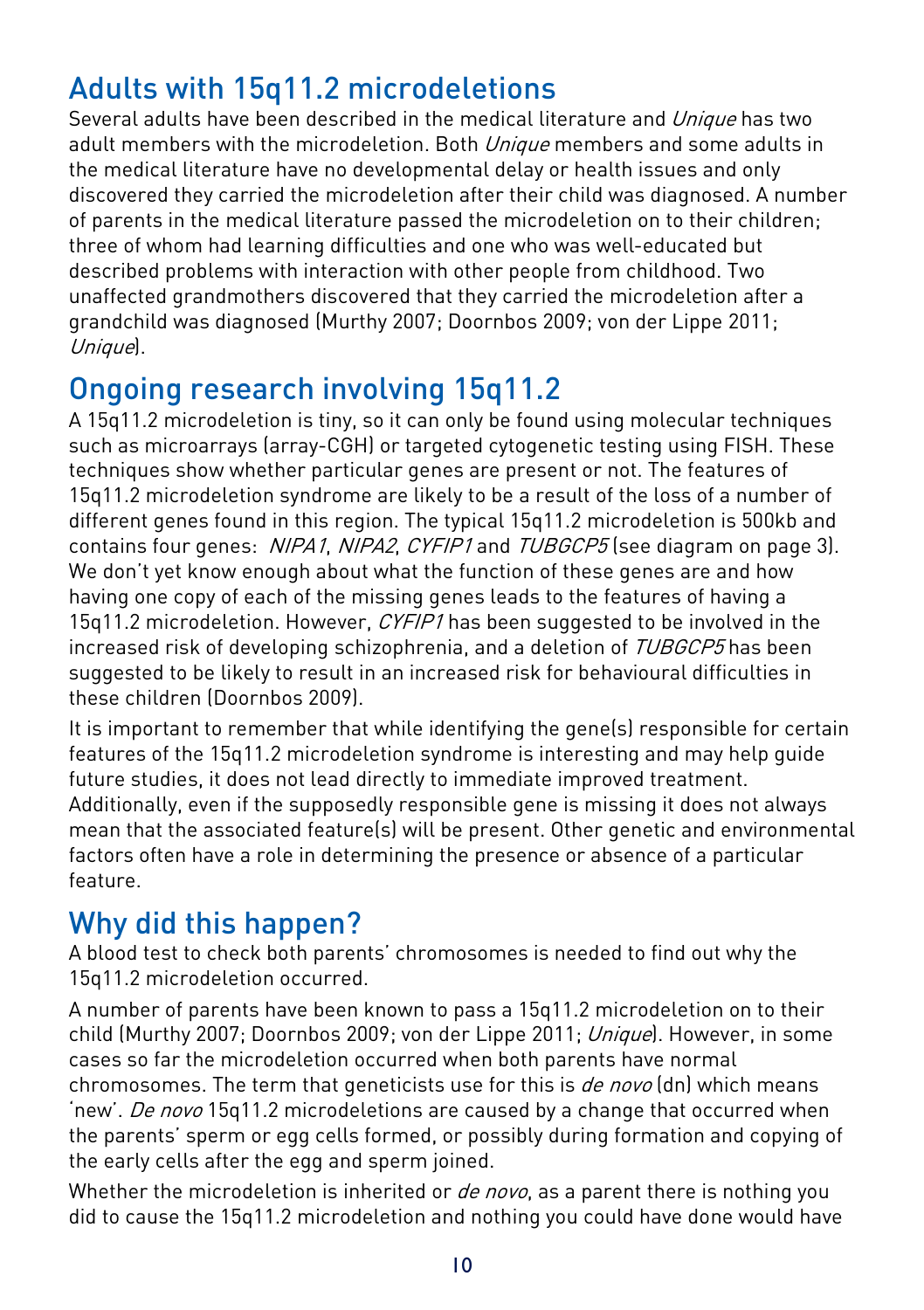prevented it from occurring in your baby. No environmental, dietary or lifestyle this occurs and nobody is at fault.

### this occurs and nobody is at fault. Can it happen again?

Where both parents have normal chromosomes, it is unlikely that another child will (less than 1%), both parents have normal chromosomes by a blood test, but a few of their egg or sperm cells carry the 15g11.2 microdeletion. This is called germline mosaicism and it means that parents whose chromosomes appear normal when their blood is tested can have more than one child with the deletion.

In families where the 15q11.2 microdeletion has been inherited from a parent, the microdeletion rises to 50% in each pregnancy. However, the effect of the microdeletion on the child's development, health and behaviour cannot be reliably microdeletion on the child's development, health and behaviour cannot behaviour cannot be reliably behaviour c

predicted.  $\mathcal{L}_{\text{S}}$  absolute to offer counselling before  $\mathcal{L}_{\text{S}}$  $\overline{a}$ 

## **Notes**